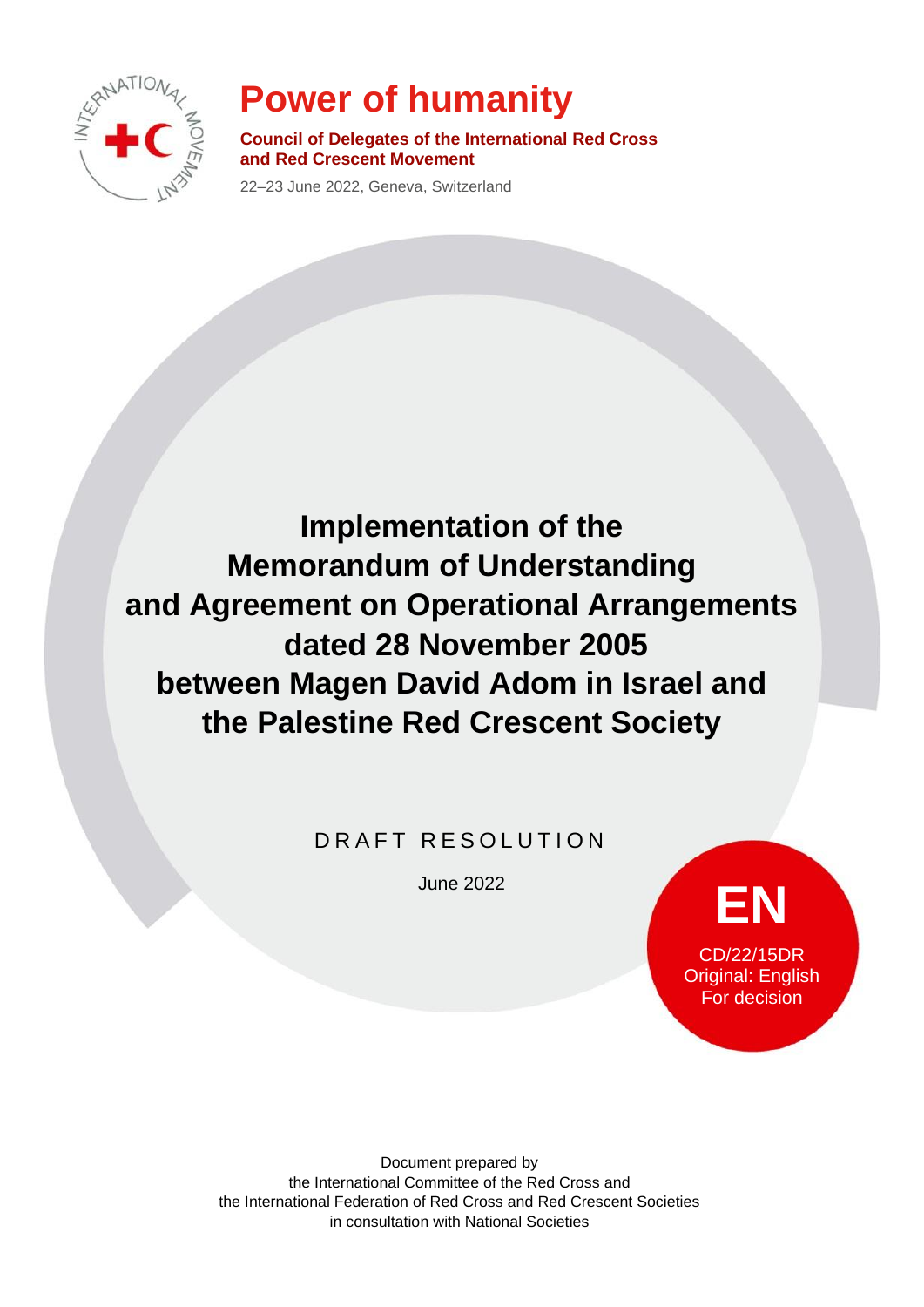## **Implementation of the Memorandum of Understanding and Agreement on Operational Arrangements dated 28 November 2005 between Magen David Adom in Israel and the Palestine Red Crescent Society**

In the spirit of the humanitarian mission and the Fundamental Principles of the International Red Cross and Red Crescent Movement (Movement),

the Council of Delegates,

*recalling* the Memorandum of Understanding (MoU) and the Agreement on Operational Arrangements (AOA) concluded between Magen David Adom in Israel (MDA) and the Palestine Red Crescent Society (PRCS) on 28 November 2005, in advance of the Diplomatic Conference convened to negotiate and adopt the Third Additional Protocol to the Geneva Conventions of 1949 (which paved the way for the future recognition of MDA and the PRCS as components of the Movement), and in particular the following provisions of the MoU:

- 1. MDA and PRCS will operate in conformity with the legal framework applicable to the Palestinian territory occupied by Israel in 1967, including the Fourth Geneva Convention of 1949 on the Protection of Civilian Persons in Time of War.
- 2. MDA and PRCS recognize that PRCS is the authorized National Society in the Palestinian territory and that this territory is within the geographical scope of the operational activities and of the competences of PRCS. MDA and PRCS will respect each other's jurisdiction and will operate in accordance with the Statutes and Rules of the Movement.
- 3. After the Third Additional Protocol is adopted and by the time MDA is admitted by the General Assembly of the International Federation of Red Cross and Red Crescent Societies:
	- a. MDA will ensure that it has no chapters outside the internationally recognized borders of the State of Israel.
	- b. Operational activities of one society within the jurisdiction of the other society will be conducted in accordance with the consent provision of resolution 11 of the 1921 international conference.  $(\ldots)$
- 4. MDA and PRCS will work together and separately within their jurisdictions to end any misuse of the emblem and will work with their respective authorities to ensure respect for their humanitarian mandate and for international humanitarian law. (…)
- 6. MDA and PRCS will cooperate in the implementation of this Memorandum of Understanding (…),

*acknowledging*, *with appreciation,* the report on the implementation of the MoU, dated June 2022, and the efforts undertaken by the Hon. Robert Tickner AO, Independent Monitor appointed by the International Committee of the Red Cross (ICRC) and the International Federation of Red Cross and Red Crescent Societies (IFRC) with the endorsement of the Standing Commission of the Red Cross and Red Crescent (Standing Commission) to monitor and facilitate progress achieved in the implementation of the MoU, including recurring issues linked to operational elements relevant to the MoU,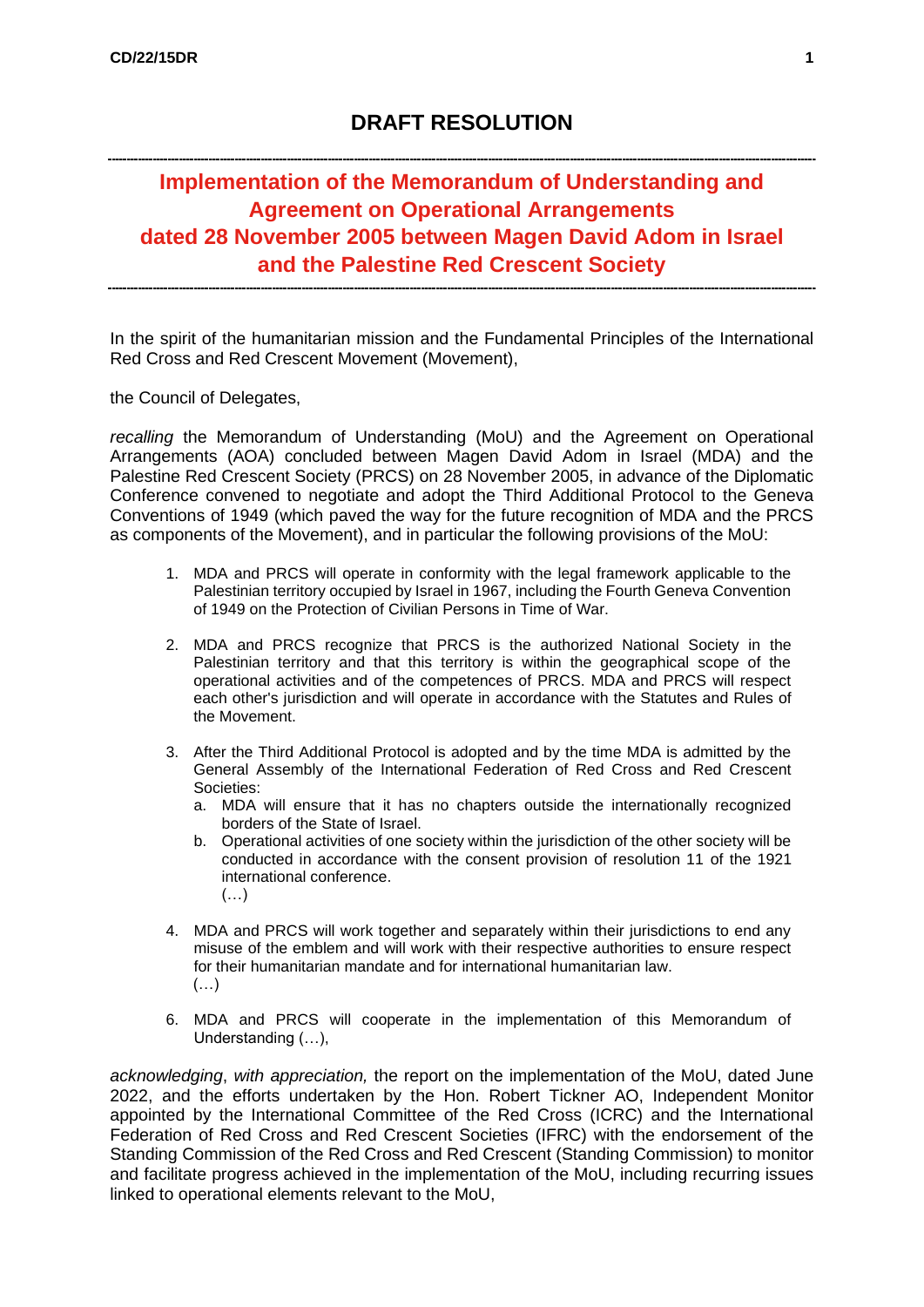*recalling* Resolution 10 adopted by the Council of Delegates in December 2019 concerning the implementation of the MoU and the AOA between MDA and the PRCS and endorsed by the 33rd International Conference of the Red Cross and Red Crescent (International Conference) under its Resolution 8,

*reaffirming* the importance for all components of the Movement to operate at all times in accordance with international humanitarian law, as well as with the Fundamental Principles, the Statutes and the regulatory frameworks of the Movement,

*noting, with continued concern,* the facts presented in the Monitor's June 2022 report, which include the misuse of the MDA logo and MDA's continued operations in the Palestinian territory occupied by Israel in 1967 without the consent of the PRCS,

*recalling* the long-standing duty, first enshrined in Resolution 11 of the 1921 International Conference, and cited in para 3(b) of the MoU, for all National Societies to ensure that any operations conducted on the territory of another National Society are undertaken with the latter's prior consent,

*noting* that all National Societies have an obligation to operate in compliance with the Constitution of the IFRC and the "Policy on the protection of integrity of National Societies and bodies of the International Federation",

*recalling* the applicability to all National Societies, without distinction, of both the dispute resolution mechanism set out in Resolution 11 of the 1921 International Conference as well as the Compliance and Mediation Committee of the IFRC, and *recognizing* the rights of National Societies thereunder,

*noting* that no peace agreement, nor any other political solution, has been concluded between the Israeli and Palestinian authorities*,*

*recognizing* the unchanged internationally recognized legal framework applicable to the Palestinian territory occupied by Israel since 1967, including the Fourth Geneva Convention of 1949 relative to the Protection of Civilian Persons in Time of War,

*acknowledging* what has been achieved under the MoU and AOA and the need to preserve it, yet *reiterating* strong disappointment that after more than 16 years the MoU is not yet fully implemented, in particular its geographical scope provisions,

*reaffirming* the collective determination and commitment of all components of the Movement to an effective and positive coordination in support of the MoU's full implementation,

- 1. *urges* MDA anew to comply with its obligations with respect to the geographical scope provisions of the MoU and to take appropriate actions to end non-compliance;
- 2. *reiterates* its call upon the State of Israel to create the necessary conditions to enable MDA to comply with its obligations with respect to the geographical scope provisions of the MoU, in particular:
	- a. MDA will ensure that it has no chapters outside the internationally recognized borders of the State of Israel.
	- b. Operational activities of one society within the jurisdiction of the other society will be conducted in accordance with the consent provision of resolution 11 of the 1921 international conference.;